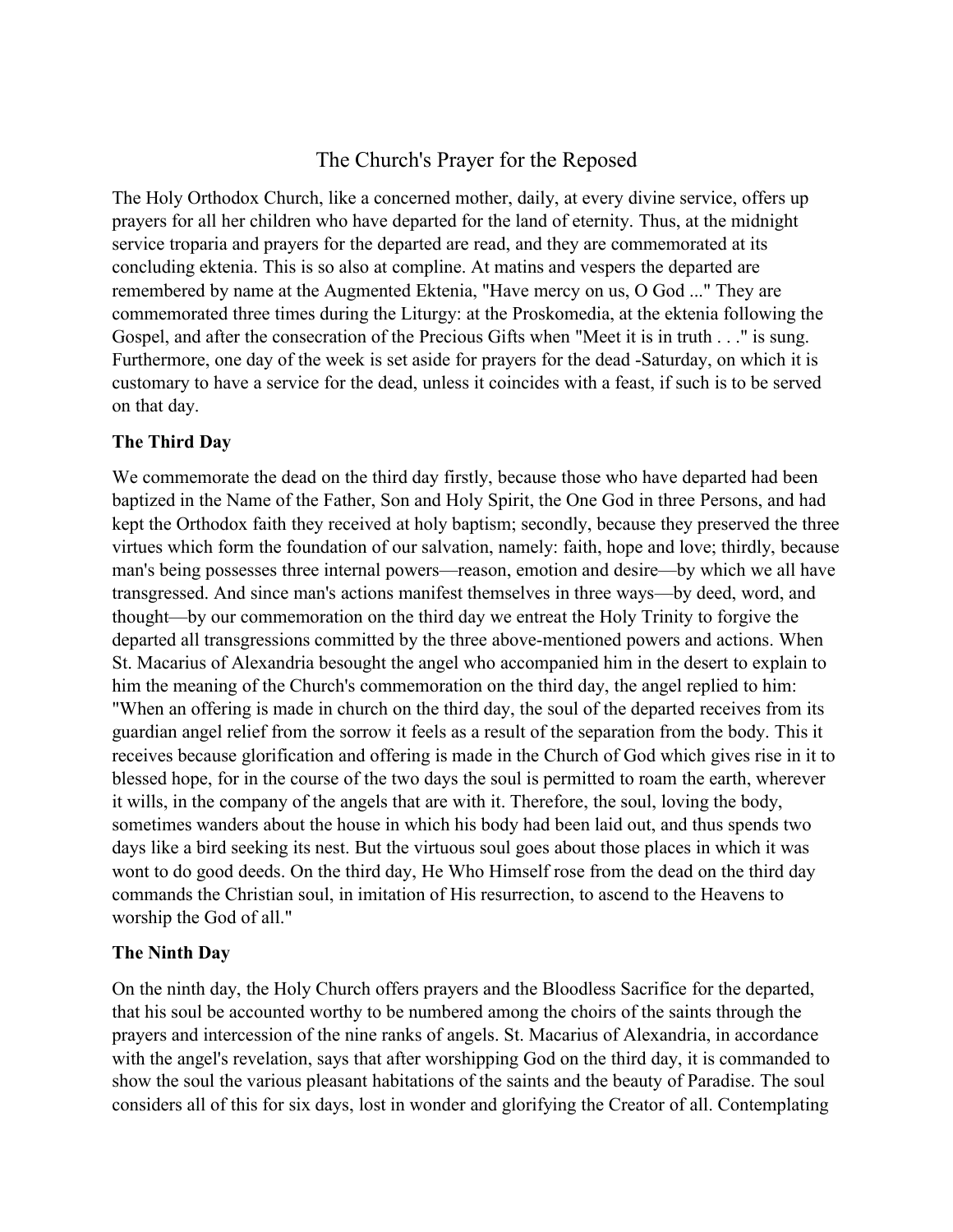all of this, it is transformed and forgets the sorrow it felt in the body. But if it is guilty of sins, at the sight of the delights of the saints it begins to grieve and reproach itself, saying: "Woe is me! How much I busied myself in vanity in that world! Enamored of the gratification of lust, I spent the greater portion of my life in carelessness and did not serve God as I should, that I too might be accounted worthy of this grace and glory. Woe is me! Poor me!" After considering all the joys of the righteous in the course of six days, it again is borne aloft by the angels to worship God.

### **The Fortieth Day**

From earliest antiquity the Holy Church has correctly and devoutly made it a rule to commemorate the departed in the course of forty days, and on the fortieth day in particular. As Christ was victorious over the devil, having spent forty days in fasting and prayer, so the Holy Church likewise, offering for the departed prayers, acts of charity and the Bloodless Sacrifice throughout the forty days, asks the Lord's grace for him to conquer the enemy, the dark prince of the air, and that he receive the Heavenly Kingdom as his inheritance. St. Macarius of Alexandria, discussing the state of man's soul after the death of the body, says: "After the second adoration, the Master of all commands that the soul be led to hell and that it be shown the places of torment there, the various parts of hell, and the diverse tortures of the wicked, in which the souls of sinners ceaselessly wail and gnash their teeth. The soul is borne about these various places of torment for thirty days, trembling lest it itself be imprisoned therein. On the fortieth day it is once again borne aloft to adore the Lord God, and it is at this time that the Judge determines the place of confinement proper to it in accordance with its deeds. This is a great day for the deceased, for it determines his portion until the Dread judgment of God, and therefore, the Holy Church correctly commands that fervent prayer be made for the dead on this day."

The commemoration of the departed at the first opportunity after death is important and essential because it alleviates the passage of the soul of the departed through the so-called toll-booths. [2] St. Cyril of Alexandria says: "At Our soul's separation from the body, there will stand before us on one side warriors and powers of Heaven, and on the other side the powers of darkness, the princes of this world, the aerial publicans, the torturers, the prosecutors of our deeds... Seeing them, the soul is dismayed, it shudders, and in consternation and horror will seek protection from the angels of God; but being received by the holy angels and passing through the aerial space, lifted on high under their protection, it encounters the toll-booths, as it were, certain gates or toll houses in which taxes are exacted which will bar its way into the Kingdom, will halt and hold back its progress towards it. At each of these toll-booths an account is demanded for particular sins."

The Venerable Theodora, as she passed through the toll-booths, was greatly aided by the intercession of her elder St. Basil the New, which served to outweigh the torments for those sins not covered by repentance. Thus does commemoration benefit departed sinners.

A commemoration has been established by the Orthodox Church on the twentieth and fortieth days after death, and also on the halfyear and yearly anniversaries of the death. Grain (i.e., koliva or kutiya) is brought by the relatives for the commemoration, presenting an image of the Resurrection itself. In general, the custom of observing days for the commemoration of the dead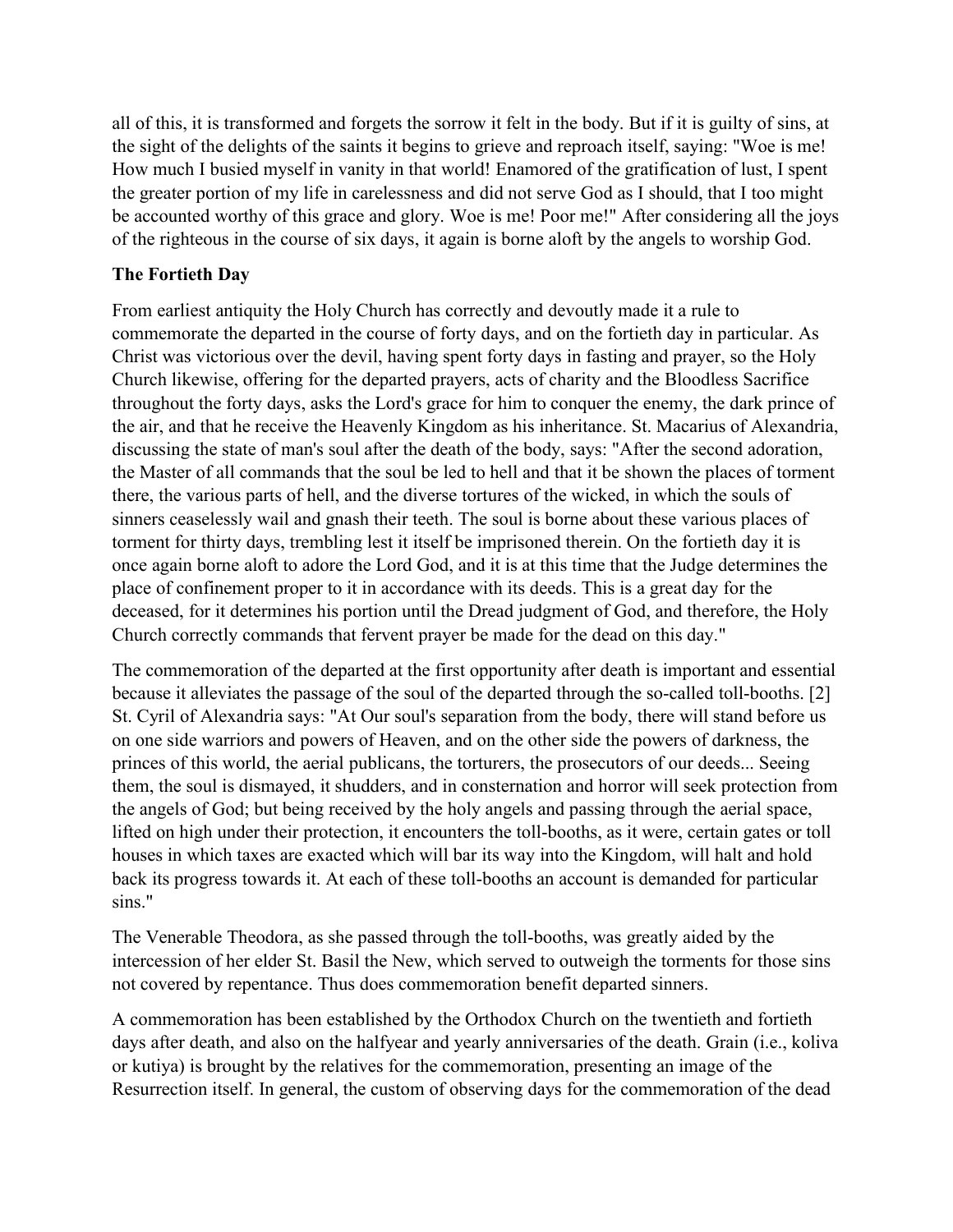has been continuously observed in the Orthodox Church from the beginning of its establishment until our own times, being handed down from generation to generation, from century to century. The Divine Liturgy has always been celebrated in memory of the dead, the great propitiatory sacrifice is offered up for them, psalms are read, and on these days many have increased and continue to increase their offerings in the church, assisting the poor and needy brethren out of love for their departed brethren.

Aside from personal days set aside for commemorating our departed friends and relatives, the Orthodox Church, like a mother that loves her children, has set aside certain dayson which all Orthodox Christians that have departed in hope of resurrection and eternal life must be commemorated in general. Such days are termed "universal," or simply "ancestral" days. They are as follows:

### **Meatfare Saturday**

The first universal, ancestral Saturday is on Meatfare Saturday. It falls during Meatfare Week and before the last day on which one may eat meat before the Great Fast begins. The following day, Sunday, commemorates the Dread judgment of Christ, and the Church prays for all that have departed in faith and hope of resurrection, beseeching the righteous judge to show forth His mercy upon them on the very day of impartial retribution at the universal judgment. The establishment of this Saturday dates from the first years of Christianity. Among the prayers during the divine services on this Saturday, we hear one for all "that from Adam until today have reposed in piety and correct faith," of every calling and every age; "for all that have drowned, that battle hath mown down, that earthquake hath swallowed up, that have been slain by murderers, that fire hath consumed, that have been food for the wild beasts, birds and serpents, that have been struck by lightning and have perished in freezing cold, that have fallen by the sword, that the horse hath trampled, the rock struck or the earth covered up, that have been slain by deadly potion or poison, or have choked on bones ... ", i.e. all that have met untimely deaths and have been left without a proper funeral.

Thus does the Church care for all our fathers, brethren and relatives.

# **Trinity Saturday**

This falls on the eve of Pentecost, hence the appellation "Trinity Saturday." On the day of Pentecost (or Trinity Day), the Holy Spirit descended upon the earth to teach, sanctify and lead all people to eternal salvation. Therefore, the holy Church calls upon us to make a commemoration on this Saturday, that the saving grace of the Holy Spirit wash away the sins from the souls of all our forefathers, fathers and brethren, that have reposed throughout the ages and, asking that they all be united in the Kingdom of Christ and praying for the redemption of the living and for the return of their souls from captivity, she begs the Lord to "give rest to the souls ... that have fallen asleep, in ... a place of refreshment; ... . for the dead shall not praise Thee, O Lord, neither shall they that are in hell make bold to offerunto Thee confession. But we that are living will bless Thee, and will pray, and offer unto Thee propitiatory prayers and sacrifices for their souls."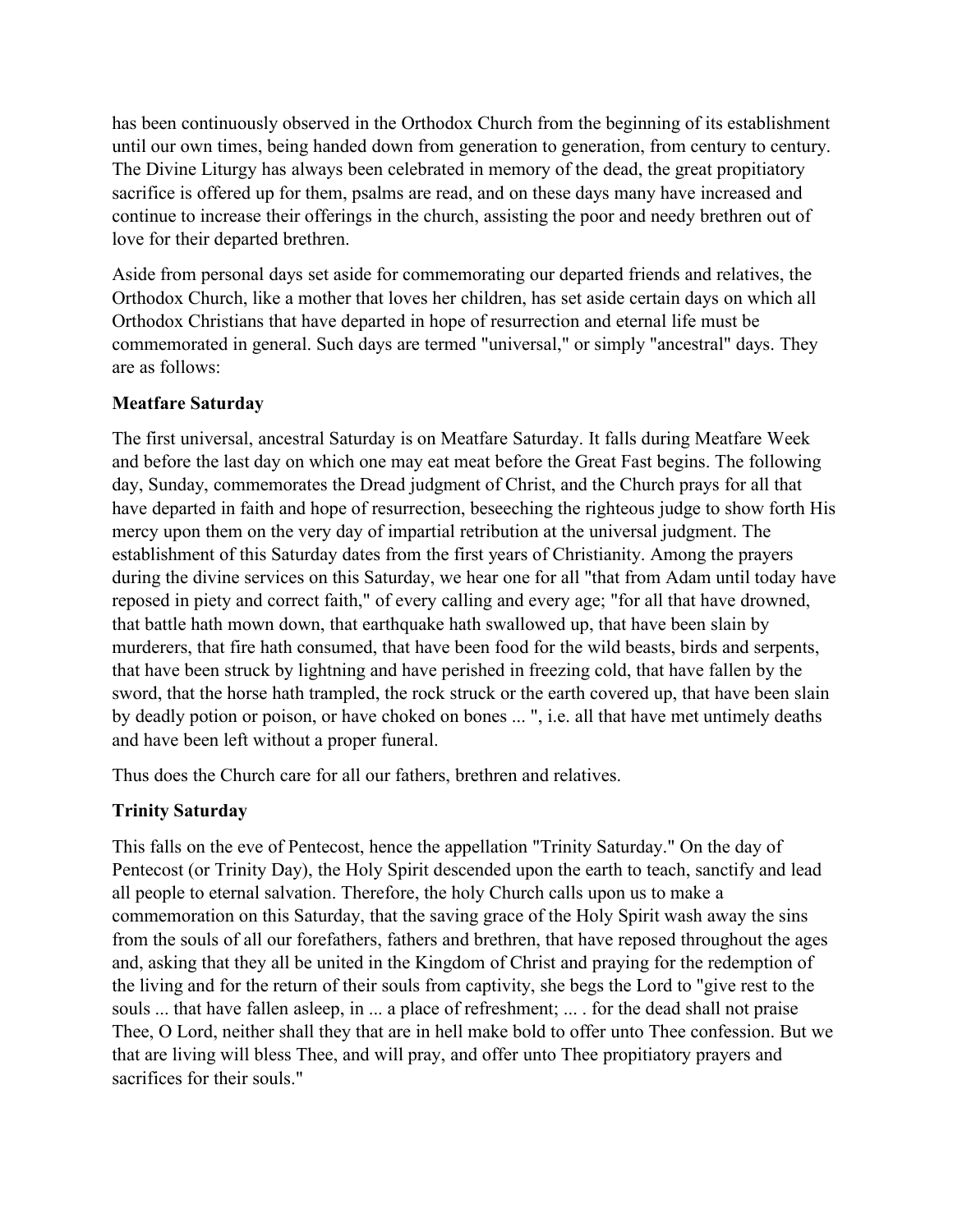### **Second, Third and Fourth Saturdays of the Great Fast**

Since throughout the Great Fast such commemorations as are performed at every other time during the year do not occur during the celebration of the Presanctified Liturgy, it is the accepted practice in our Orthodox Church to commemorate the departed on these three Saturdays, that the dead be not deprived of the Church's saving intercession. (The remaining Saturdays of the Great Fast are consecrated to special celebrations: Saturday of the first week to St. Theodore the Recruit; Saturday of the fifth week to the praise of the Theotokos; the sixth Saturday commemorates the resurrection of the Righteous Lazarus.)

#### **Tuesday of St. Thomas Week**

On this day, in accordance with accepted custom, a commemoration of the dead is made by the faithful, with the pious intent that, having celebrated a radiant festival to the glory of Christ's Resurrection they share the great joy of this paschal feast with those that have departed in the hope of their own blessed resurrection, the joy of Which our Lord Himself announced to the dead when He descended into hell to proclaim His victory over death and to lead forth the souls of the righteous of the Old Testament. Because of this great spiritual joy, the day of this commemoration bears the name "day of rejoicing." There is indication of the commemoration of the dead on St. Thomas Monday or Tuesday in the writings of the Fathers of the Church.

#### **Day Commemorating Orthodox Soldiers**

Aside from days designated for the general commemoration of all the departed, the Holy Orthodox Church has instituted two days for the commemoration of Orthodox soldiers and all that have laid down their lives in battle for faith and fatherland. These are:

#### **August 29th**

On this day, the Church remembers the Beheading of St. John the Forerunner. Those that lay down their lives for faith and fatherland and all that die on the field of battle are like unto this righteous man who suffered for the truth. Thus, the Holy Church considers it proper to pray on this day, August 29th, for all Orthodox soldiers. This commemoration was instituted in 1769, during the reign of Empress Catherine II, at the time of the war with the Turks and Poles.

# **The Saturday of St. Dimitry (the Saturday before October 26th**)

On this day, the Holy Church commemorates all Orthodox Christians killed in battle; it was established by Great Prince Dimitry Ivanovich Donskoi [10] on his patron saint's day, in 1380. When he had gained his famous and glorious victory over the wicked Tartar prince Mamai on the field of Kulikovo (beyond the River Nepryadva in the present-day province of Tula), he made a pilgrimage to the Lavra of the Holy Trinity and St. Sergius from which he had gone forth to that battle at which two warrior monks of that monastery (the former boyars Oslyabya and Peresvyet) fell. Having commemorated all that fell in the war, he decided later to make this commemoration annually on the Saturday before October 26th, St. Demetrius' day. Subsequently, Orthodox Christians began to commemorate on this Saturday not only those Orthodox warriors that laid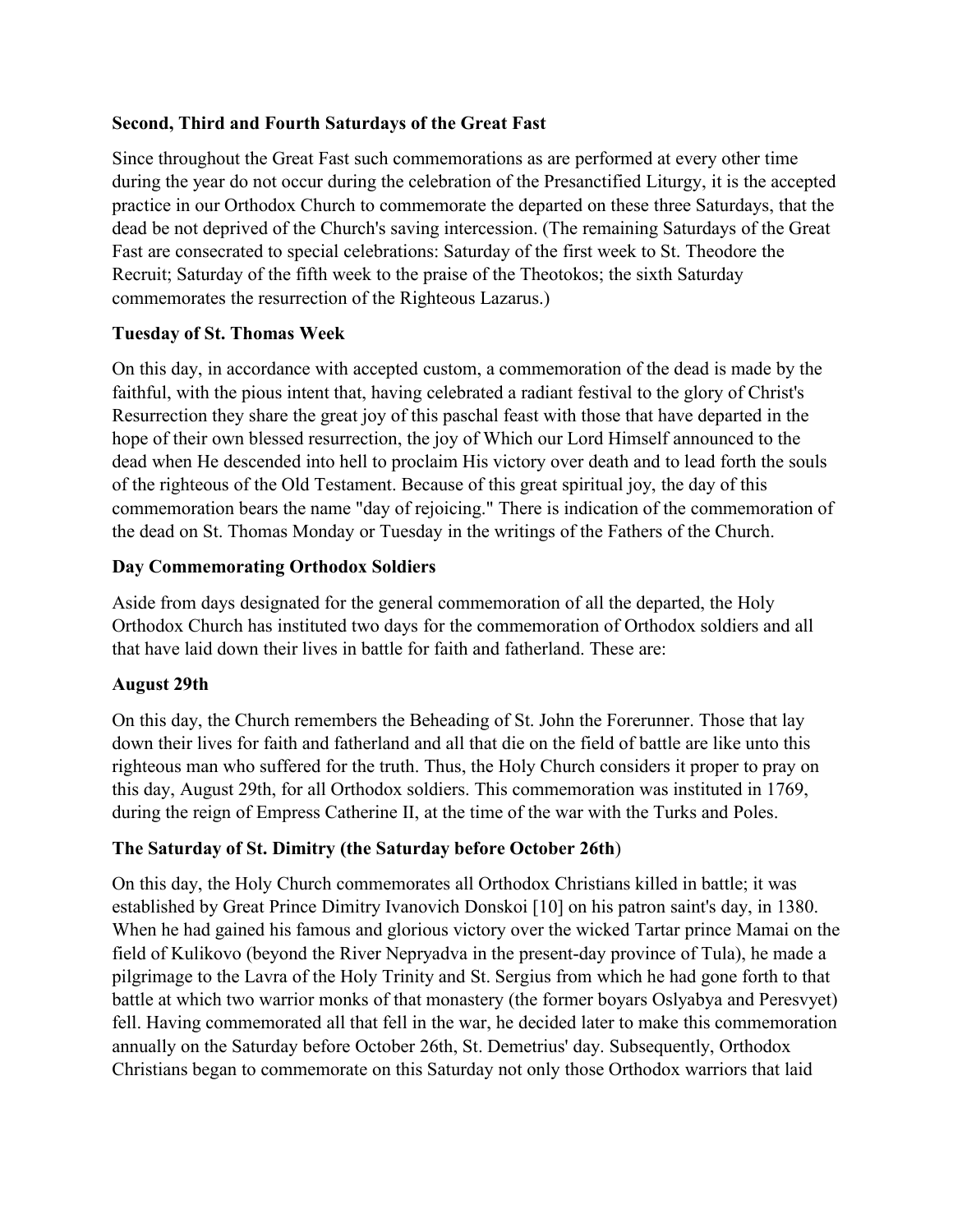down their lives on the field of battle for faith and fatherland, but also all Orthodox Christians that have died in the faith.

# **Examples ofthe Efficacy of Prayers Offered for the Dead at the Liturgy and of the Church's Prayers for the Dead**

St. Gregory the Dialogist, Pope of Rome, sets before us a remarkable example of the effectiveness of prayer and the bringing of offerings for the departed, which took place in his monastery.

"One brother," he says, "for breaking the vow of poverty, was deprived of a church funeral and prayers after his death for a period of thirty days, in order to strike fear in the hearts of the others. But later, out of compassion for his soul, the Bloodless Sacrifice and prayers were offered up for him for the space of thirty days. On the last of these days, the deceased appeared in a vision to his brother, whom he had left among the living, and said: 'Until now it has gone badly for me, but now I am at peace, for today I received communion.'"

This same holy Father, in his dialogues with the Deacon Peter, tells of the apparition of a dead man who begged a priest to help him by praying for him to God. "From this it is obvious," he concludes, "how profitable the Sacred Sacrifice is for souls; for the souls themselves ask it of the living, and indicate the means by which they are cleansed of sins."

St. John the Merciful, Patriarch of Alexandria, often celebrated the Divine Liturgy for the dead, and stated that it is a great aid to their souls. To corroborate this, he cites the following:

"There was a certain prisoner whose parents, considering him dead, had the Liturgy served three times a year for him—on Theophany, Pascha and Pentecost. After he had been released from captivity, returning unexpectedly to his parents, he recalled that on those very days a certain man of glorious appearance came to him in prison carrying a torch. The fetters fell from his hands and he was freed; the rest of the days he was again in chains as a prisoner."

St. Gregory the Dialogist also relates that during the lifetime of St. Benedict of Nursia there lived two women who had the unfortunate habit of judging their neighbors, speaking evil and reproaching others. Learning of this, the Venerable Benedict said to them: "Curb your tongues, or I will have to excommunicate you from the Holy Mysteries." But, all the same, they did not cease their evil habits and even said nothing in reply to the saint's paternal admonition. Several days later both women died in their virginity and were buried together in the church. When the Divine Liturgy was served and the deacon exclaimed: "Catechumens, depart!", many Christians beheld the two virgins leaving their tombs and the church, for they were unable to remain there during the Divine Liturgy. This occurred at each Divine Liturgy. When St. Benedict discovered this, he took pity on them and, taking a prosphora, he commanded them to take it to the church and to remove a particle from it for the repose of their souls. He also ordered them commemorated during the performance of the Mysteries of Christ. After that, none of the Christians saw them leaving the church. From this, all understood that, owing to the Holy Church's prayer for the departed and the offerings, the departed virgins had received forgiveness from God.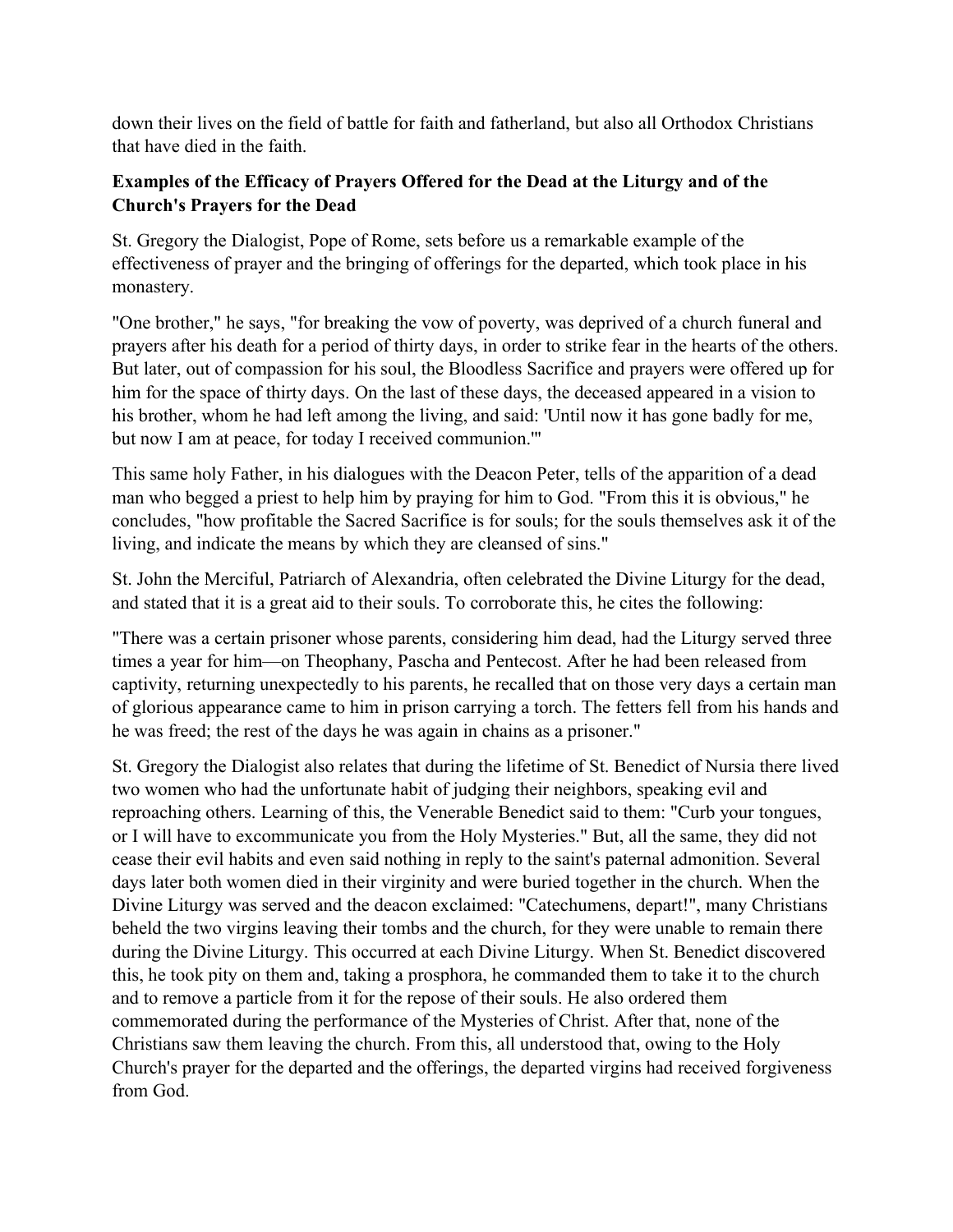The Greek Emperor Theophilus lived carelessly and did not concern himself with the salvation of his soul. Death found this sovereign in the midst of his sinful life. The Empress St. Theodora, Theophilus' consort, was horrified at the heavy lot that would befall her husband in eternity. At her behest, prayers were increased in the churches, alms were distributed, good works were performed. And what was the result? The prayers of the Church reached the Lord. Theophilus was forgiven, to the spiritual joy of his grieving spouse and to the consolation of the Church, which has so merciful and mighty a Lord, Who gives life to the dead and leads them forth from the abyss of hell, not only bodily, but spiritually.

"But who can number," asks St. John of Damascus, "all of the testimonies found in the biographies of holy men, in the accounts of the lives of the holy martyrs and the divine revelations, which clearly indicate that even after death tremendous benefit is rendered to the departed by prayers, Liturgies and the distribution of alms for them. For nothing given to God perishes in return, but is rewarded by Him with the greatest interest."

#### **Examples** of the **Efficacy** of **Prayers** for the Dead

St. John of Damascus relates: "A certain holy man had a disciple who was living heedlessly. And what happened? Death found him in the midst of his carelessness. The merciful Heavenly Father, roused by the tears and cries of the elder, revealed to him the youth burning in flames up to his neck, like the merciless rich man mentioned in the parable of Lazarus. And when the saint subjected his flesh to strict mortification, fervently beseeching God for the forgiveness of his disciple, he beheld him enveloped in flame up to his waist. Finally, when the holy man had increased his ascetic labors yet more, God revealed him in a vision to the elder, removed from the flame and completely free."

The holy martyr Perpetua relates:"One day, at the time of general prayer in prison, I unexpectedly uttered the name of my dead brother Dinocrates. Struck by this unusual occurrence, I began to pray and sigh for him before God. On the following night I received a vision: I saw Dinocrates come forth, as though from a dark place. He was in intense heat, tormented by thirst, filthy in appearance and pallid. On his face was the wound from which he had died. Between us yawned a deep crevasse, and we were unable to approach each other. Beside the place where Dinocrates stood there was a full cistern, the lip of which stood much higher than my brother's stature, and Dinocrates stretched, trying to reach the water. I was filled with pity, for the height of the rim prevented my brother from drinking. Immediately after this I awoke and realized that my brother was in torment. But believing that my prayer could help him in his suffering, I prayed all day and night in the prison, with cries and lamentations, that Dinocrates be treated mercifully. And on the day on which we were kept in chains, I received a new vision: the place which before I had seen had been made bright, and Dinocrates, with a clean face and beautiful apparel, was enjoying its coolness. Where he had had a wound, I saw only a trace of it. The rim of the cistern was no higher than the waist of the young man, and he was able to draw water from it without effort. On the rim of the cistern stood a golden cup full of water. Dinocrates approached it and began to drink from it, but the water in it did not decrease. Satisfied, he stepped away from it and began to rejoice. With this the vision ended. I then understood that he had been released from punishment.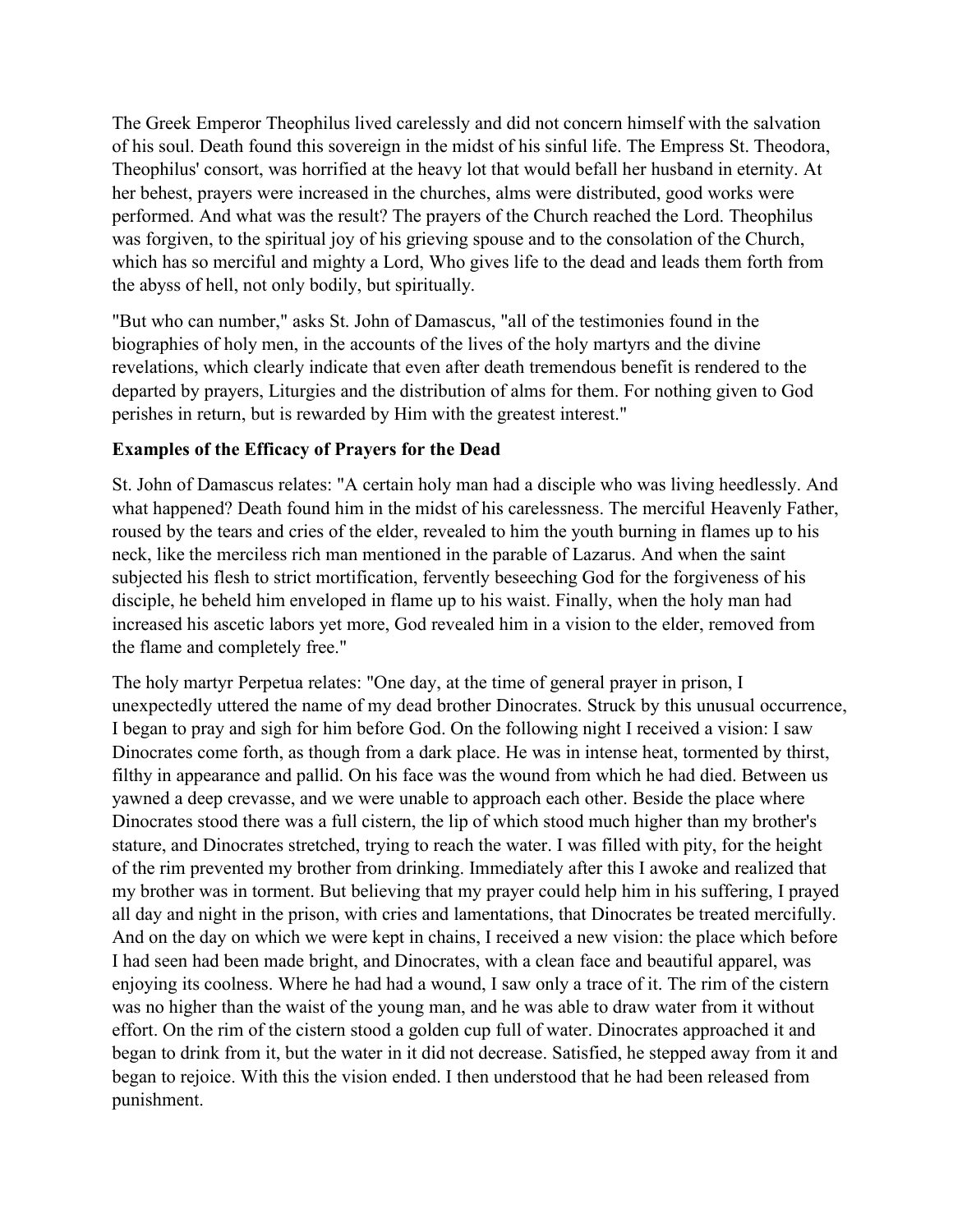One day the Venerable Macarius of Egypt was walking about the desert and found a dried-out human skull lying on the ground. Turning it over with his staff, the saint heard a sound, as though from a distance. Then Macarius asked the skull: "What manner of man wast thou?"

"I was the chief of the pagan priests that dwelt in this place," it replied. "When thou, O Abba Macarius, who art full of the Spirit of God, pray for us, taking pity on them that are in the torments of hell, we then receive a certain relief."

"And what manner of relief do ye receive?" asked Macarius. "And tell me, what torments are ye subjected to?"

"As far as heaven is above the earth," replied the skull with a groan, "so great is the fire in the midst of which we find ourselves, wrapped in flame from head to toe. At this time we cannot see each others' faces, but when thou prayest for us, we can see each other a little, and this affords us some consolation."

On hearing this reply, the venerable one wept and said: "Cursed is that day when man broke the divine ordinance!" And once again he asked the skull: "Are there any other tortures worse than yours?"

"Beneath us, much farther down, there are many others," it replied.

"And who are found in such unbearable torments?" asked Macarius.

"We who did not know God, yet experience the mercy of God a little," answered the skull. "But they that knew the name of God, yet rejected Him and did not keep His commandments, undergo much heavier and worse torments below."

After this St. Macarius took the skull, buried it in the ground and departed thence.

# **Examples** of the **Efficacy** of Alms Distributed in Memory of the Dead

The Blessed Luke relates that he had a brother who, having, become a monk, concerned himself little with his soul and died, not having prepared himself for death. The holy elder wished to discover what his brother had been accounted worthy of, and he began to entreat God to reveal his lot. One day, during his prayers, the elder beheld the soul of his brother in the hands of demons. Meanwhile, money and costly things had been found in the cellof the deceased, from which the elder understood that the soul of his brother was suffering, among other reasons, for breaking the vow of poverty. All the money that had been found the elder gave to the poor. After that, he again began to pray, and beheld the judgment seat of God and the radiant angels contending with the demons for the soul of his brother. The demons cried out to God: "Thou art just! Judge Thou! This soul belongs to us, for it hath done our deeds!" But the angels said that the soul of the dead man had been freed by the alms which had been distributed for it. To this the evil spirits objected, saving: "Did the deceased distribute the alms, or did this elder distribute them?", indicating the Blessed Luke.

The elder was terrified by this vision, but nonetheless summoned up the courage to say: "It is true that I distributed the alms, but not for myself, but for this soul." The outraged spirits, hearing